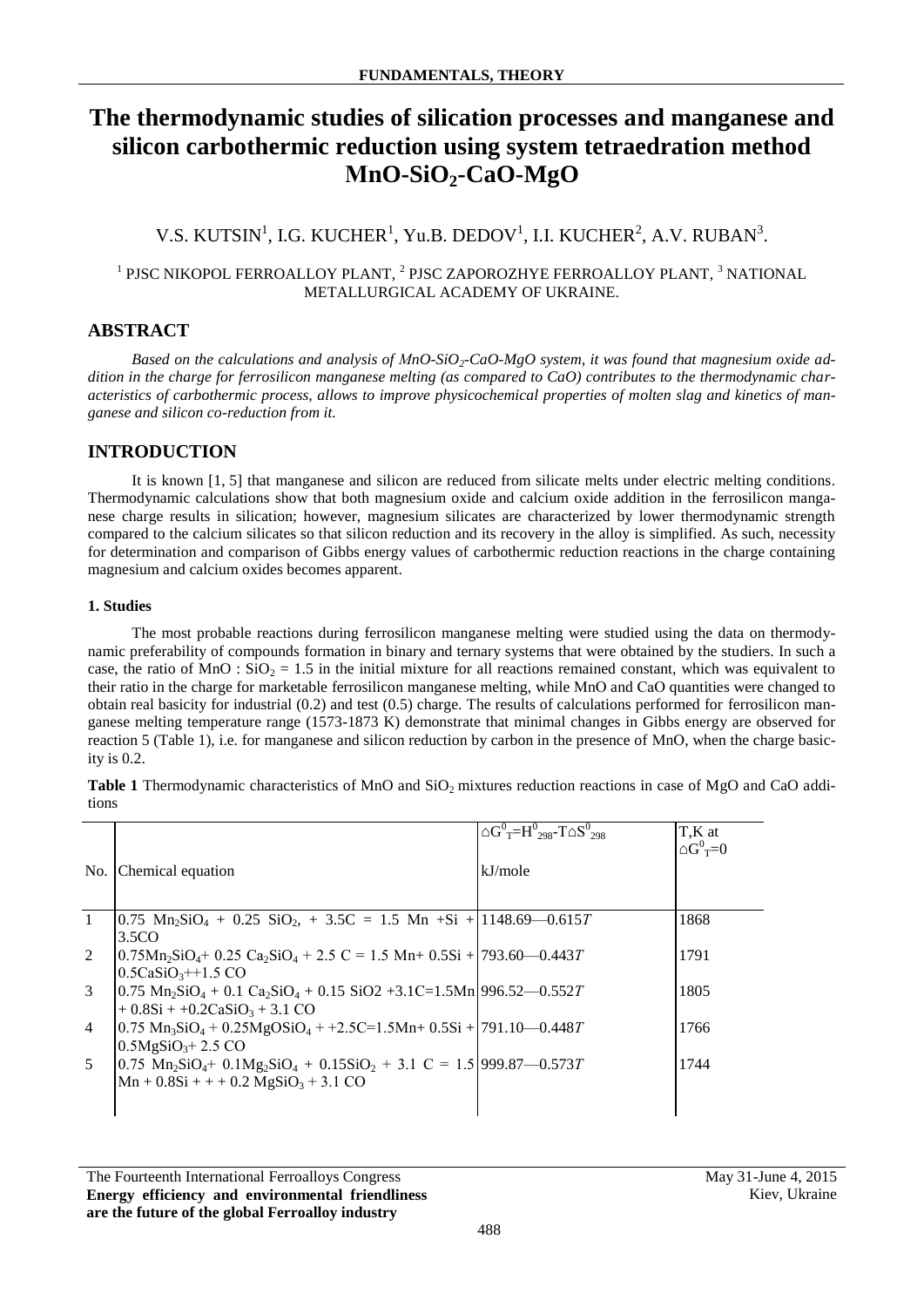Consequently, this reaction is predominant. Magnesium oxide addition decreases theoretical reduction start temperature (Table 1) by 124 K as compared to the reaction 1. For the reaction 2 (basicity is 0.5 as a result of СаО addition) theoretical reduction start temperature was 1791 K and 1766 K when СаО was replaced with МgO.

Furthermore, theoretical reduction start temperature of manganese and silicon is markedly affected by active concentration of oxides in the molten slag. The studiers examined compositions of ferrosilicon manganese molten slag, the basicity of which varied in the range of 0.22-1 using the method described in paper [3] to evaluate the activity. According to the data provided in the paper [2], activity of slag component is expressed by formula  $\dot{\alpha}_{(i)} = C_{(i)} \psi_{(i)}$ , where  $C_{(i)}$  is complete analytic element concentration in slag expressed in atomic fractions:  $\psi_{(i)} = (\Sigma C_{(i)} e^{\epsilon i j / RT})^{-1}$  is atomic activity coefficient, where K is total number of slag components (number of atom qualities);  $\varepsilon_{ij} = \frac{1}{2} (H_{ij}^{1/2} - H_j^{1/2})$  is exchange energy; НiН<sup>j</sup> are atomic parameters of i and j elements [2]**.**



**Fig. 1.** Relation between activity  $a_{Mn0}$  and basicity **B** *of molten slag of* MnO-SiO<sub>2</sub>-MgO (CaO) system at  $N_{Me0}$  /  $N_{SiO2}$ **(————)** *and* **NCaO/NSiO2(----------)** *and* МnО *molar fractions of* 0.25 (1); 0.20 (2), 0.17 *(3)* and 0.11 *(4)*



**Fig. 2.** Relation between silica activity  $\dot{\alpha}_{SiO2}$  and molar fractions of magnesium oxide N<sub>MgO</sub> (1) and calcium oxide N<sub>CaO</sub> (2) in molten slag of system  $MnO-SiO<sub>2</sub>-MgO$  (CaO).

### **2. RESULTS**

The obtained calculated data on changes in the molten slag activity at addition of magnesium and calcium oxides (Fig. 1) demonstrate that when the basicity grows within the range of 0.2-1, МnО activity increases by 0.11 and 0.15 respectively, when МgO and СаО are added.

As can be seen from Fig. 2, when  $N_{CaO}$  increases from 0.22 to 0.32, the silica activity decreases from 0.665 to 0.580, i.e. by 0.085, and at the same changes from 0.695 to 0.620, i.e. only by 0.075.

Therefore, it can be assumed that during ferrosilicon manganese melting from charges containing magnesium oxide, the silica reduction conditions will be more preferable.

It is reasonable to consider the results of thermodynamic calculations together with equilibrium diagram patterns. The melts formed as a result of ferrosilicon manganese melting can be described based on MnO-SiO<sub>2</sub>-CaO-MgO quaternary system study. The above mentioned system was studied with thermodynamic and diagram method [4] using the data on thermodynamic stability of compounds formed in the oxide mixtures. The Gibbs-Roozeboom triangle was plotted with imaging points of MnO-SiO<sub>2</sub>-MgO, MnO-SiO<sub>2</sub>-CaO, SiO<sub>2</sub>-CaO-MgO compounds existing in the ternary systems and stable at the temperatures of the process being discussed. Negative change in Gibbs energy for reactions, in the equations of which equality sign uncouples the substances, defines stable co-existing phases. On diagram they are connected with conoid, so called line of co-existing phases.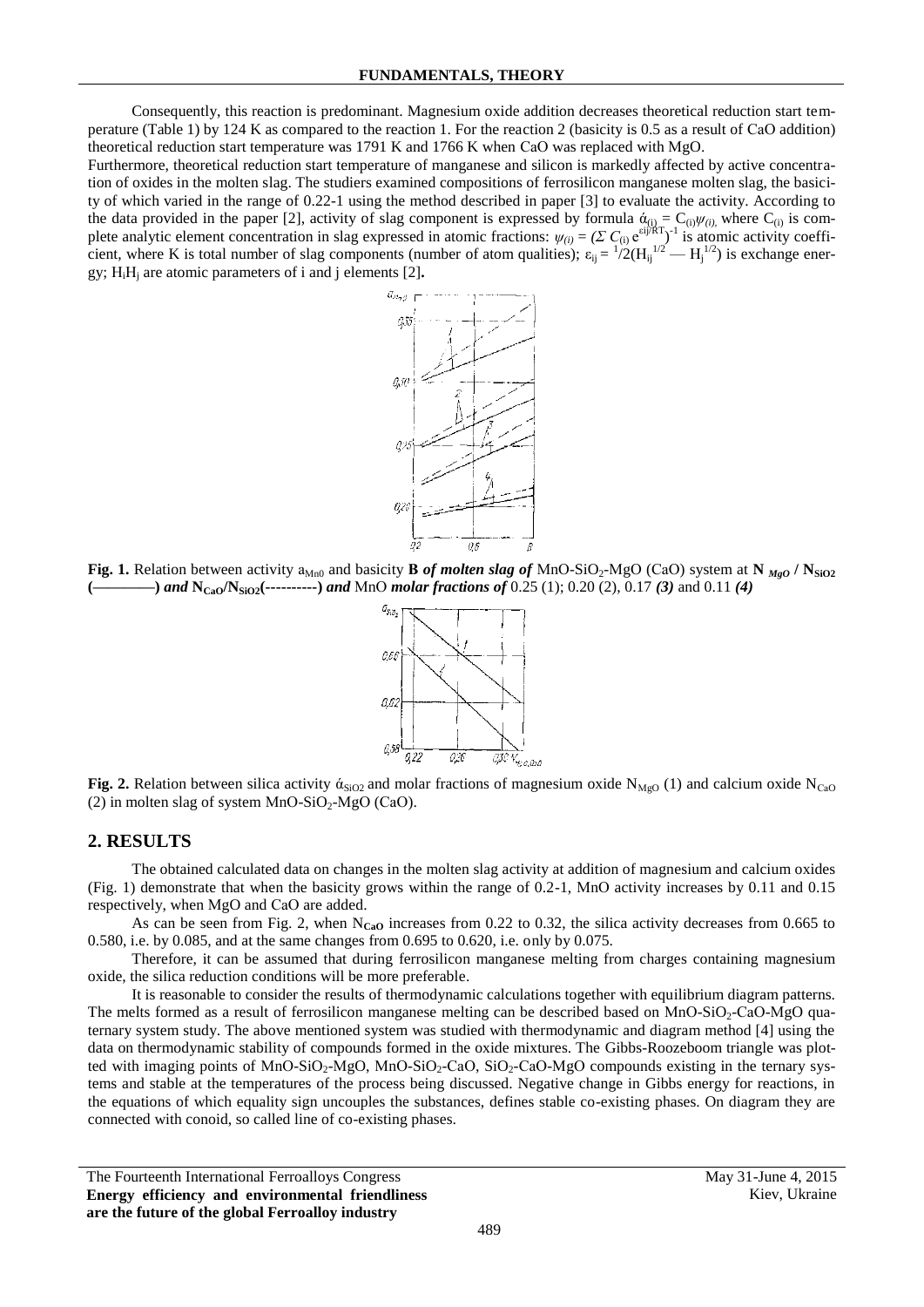

Fig. 3. Compounds coexistence regions in MnO-SiO<sub>2</sub>,-CaO-MgO system:

I-III are sectional planes, when MgO content in slag is 5, 10 and 15% respectively; 1-3 are points corresponding to the compositions of intermediate manganese melts during ferrosilicon manganese melting; 4-6 are points corresponding to the final slag compositions, when MgO content in slag is 5, 10 and 15%.

As can be seen from the above, the quaternary system under study was split into 7 tetrahedron compounds coexisting in the equilibrium (Fig. 3): C-Mn-C<sub>2</sub>S-M; C<sub>2</sub>S-Mn-M-M<sub>2</sub>S; C<sub>2</sub>S-Mn-M<sub>2</sub>S-Mn<sub>2</sub>S; C<sub>2</sub>S-Mn<sub>2</sub>S-CS-M<sub>2</sub>S; C<sub>2</sub>S-Mn<sub>2</sub>S-CS-M<sub>2</sub>S; C<sub>2</sub>S-Mn<sub>2</sub>S-CS-M<sub>2</sub>S; C<sub>2</sub>S-Mn<sub>2</sub>S-CS-M<sub>2</sub>S; C<sub>2</sub>S-Mn<sub>2</sub>S-CS-M<sub>2</sub>S; C<sub>2</sub>S-Mn<sub>2</sub>S-Mn<sub>2</sub>S-MnS-M<sub>2</sub>S; CS-MnS-M<sub>2</sub>S-MS; CS-MnS-MS-S (generally accepted identification of oxides: MnO-Mn; SiO<sub>2</sub>-S; СаО-С; МgO-М).

| Slag No. | MnO  | SiO <sub>2</sub> | CaO  | MgO  | $Al_2O_3$ |
|----------|------|------------------|------|------|-----------|
|          |      |                  |      |      |           |
|          | 52.0 | 34.0             | 6.0  | 2.0  | 3.3       |
| ာ        | 40,4 | 38.6             | 8.1  | 2.9  | 3.8       |
|          | 27.6 | 48,4             | 9.4  | 3,4  | 4.9       |
| 14       | 20.1 | 49.2             | 15.7 | 4.5  | 6.4       |
|          | 16.0 | 48.0             | 17.0 | 9.0  | 6.3       |
| 6        | 15.5 | 45.0             | 16.0 | 13.5 | 6.0       |

**Table 2** Chemical composition of slag being studied, % wt

The intermediate slag (Table 2, slag 1-4) taken by the furnace horizons [5, 1] and magnesia slag (Table 2, slag 5- 6) collected during the test campaign was used to describe the reduction process mechanism.

Using the relevant scaling method, the compositions of studied slag were plotted on the quaternary system and the direction of changes in its chemical composition during reduction (Fig. 4) was determined for the following reactions:

 $(MnS-C_2S-M_2S-CS)$   $\rightarrow$  2  $(M_2S-Mn_2S-MnS-CS)$   $\rightarrow$  3  $(MnS-M_2S-MS-CS)$   $\rightarrow$  4  $(MnS-MS-CS-S)$   $\rightarrow$  5  $(MnS-S-S)$  $MS-CS-S$ )  $\rightarrow$  6 (MnS-MS-M<sub>2</sub>S-CS).

The analysis of Мn-S-С-М system tetraedration show that points corresponding to the compositions of intermediate manganese and ore melts (1-3, Fig. 4) during ferrosilicon manganese melting are located in the space limited by planes  $Mn_2S-C_2S-M_2S$  on the side of line MnO-CaO and MnS-CS-MS on the side of angle SiO<sub>2</sub>.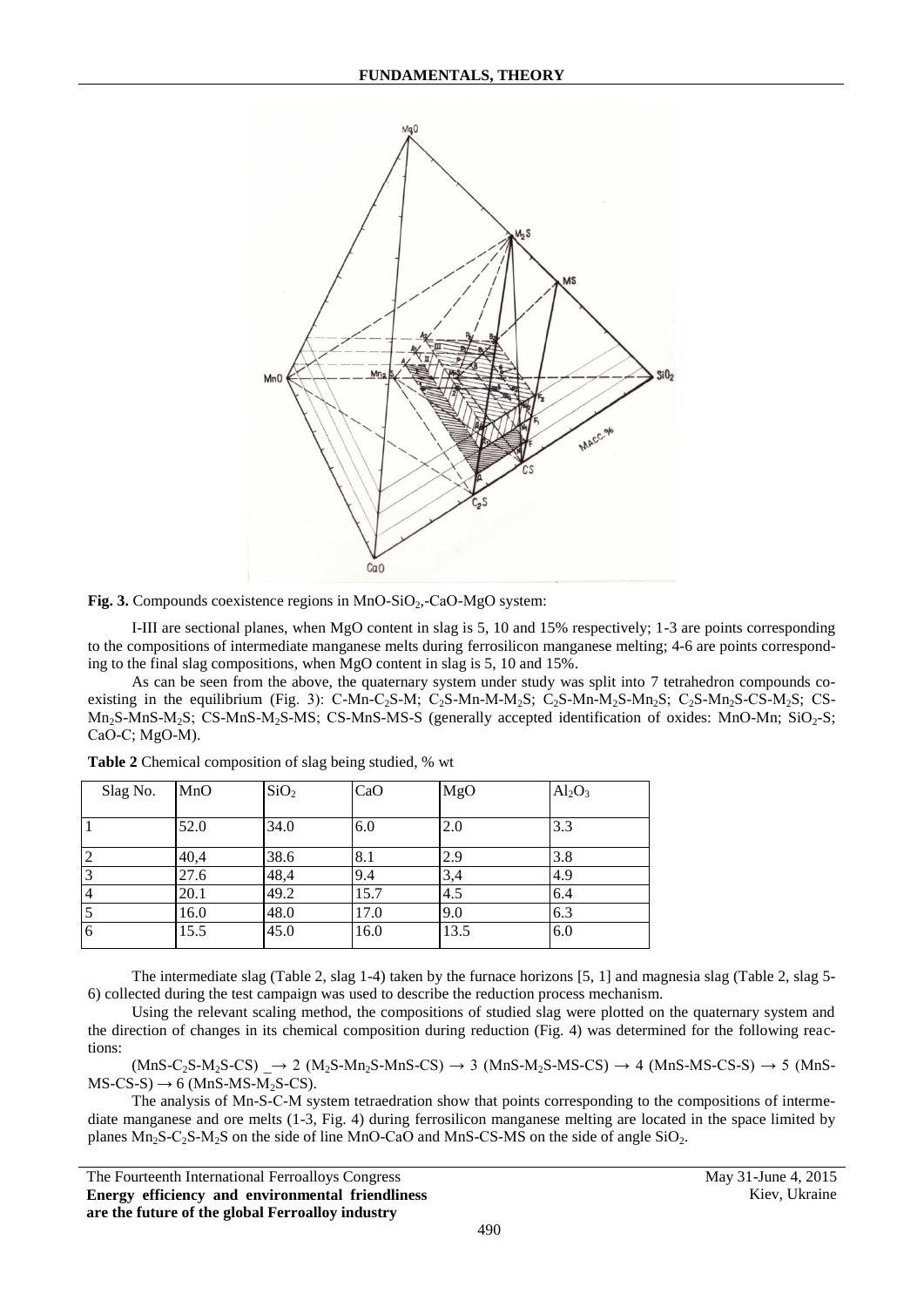Industrial ferrosilicon manganese slag (4, Fig. 4) crosses МnS-СS-МS plane, which is characterized by equilibrium between silicate melt and SiO2. The presence of free silica in slag demonstrates that reduction process capabilities are not employed in fill under industrial conditions. This is probably connected with low kinetic conditions of reduction and unsatisfactory physical properties of melts.



**Fig. 4.** Direction of changes in chemical composition of slag being studied during their carbothermic reduction.



**Fig. 5.** Private sections of MnO-SiO<sub>2</sub>-CaO-Mg0 diagram by lines  $BF(a)$ ,  $B_1F_1(b)$  and  $B_2F_2(c)$  (see Fig. 3) for various MgO content in slag.

The equilibrium state during  $SiO<sub>2</sub>$  reduction from magnesia melts (5, 6 Fig. 4) will be also defined by MTS-CS-MS plane, which shifts toward melts with leaner MnO content (inclination to  $SiO<sub>2</sub>$  top), when MgO content increases in the slag. Moreover, the reduction in thermodynamic strength of magnesium silicates as compared to the calcium silicates predetermines additional energetic preconditions for more complete silica reduction. When MgO content (10%) increases in the slag, its imaging point  $(5, Fig.5, b)$  shifts closer to the line (i.e. approaches the equilibrium line) and slag content is determined by ratio of MS-MnS-CS-S compounds. At the point 6, CS disappears completely, but C replacement with M allows changing profoundly the ratio of  $M<sub>2</sub>S-MS$  phases towards  $M<sub>2</sub>S$  formation that contributes to increase in the process temperature and disruption of silica oxygenic anions, which reduces the viscosity.

As can be seen from the above, the performed calculations and analysis of MnO-SiO<sub>2</sub>-CaO-MgO system demonstrated that MgO additions (as compared to CaO) in the charge for ferrosilicon manganese melting contribute to the thermodynamic characteristics of carbothermic process, allow to improve physicochemical properties of molten slag and kinetics of manganese and silicon co-reduction from it.

#### **SUMMARY**

The thermodynamic calculations of carbothermic co-reduction of manganese and silicon from melts of MnO- $SiO<sub>2</sub>-CaO$ , MnO-SiO<sub>2</sub>-MgO systems, considering the preferable formation of silicate compounds, showed that processes of manganese and silicon co-reduction by carbon from silicate melts containing MgO proceed significantly better at lower temperatures. If CaO and MgO are replaced in equal molar ratios, the silica activity is increased by 6-8%.

The thermodynamic and diagram method shows diagram space of  $MnO-SiO<sub>2</sub>-CaO-MgO$  system corresponding to the compositions of initial oxide melts and final slag of ferrosilicon manganese production.

It was established that region of their coexistence is limited by planes formed by conoids  $Mn_2S-M_2S$ ,  $M_2S-C_2S$ and  $C_2$ S-Mn<sub>2</sub>Sc from the angle of MnO and MnS-MS, MS-CS, CS-MnS from the angle of  $SiO<sub>2</sub>$ . The equilibrium during